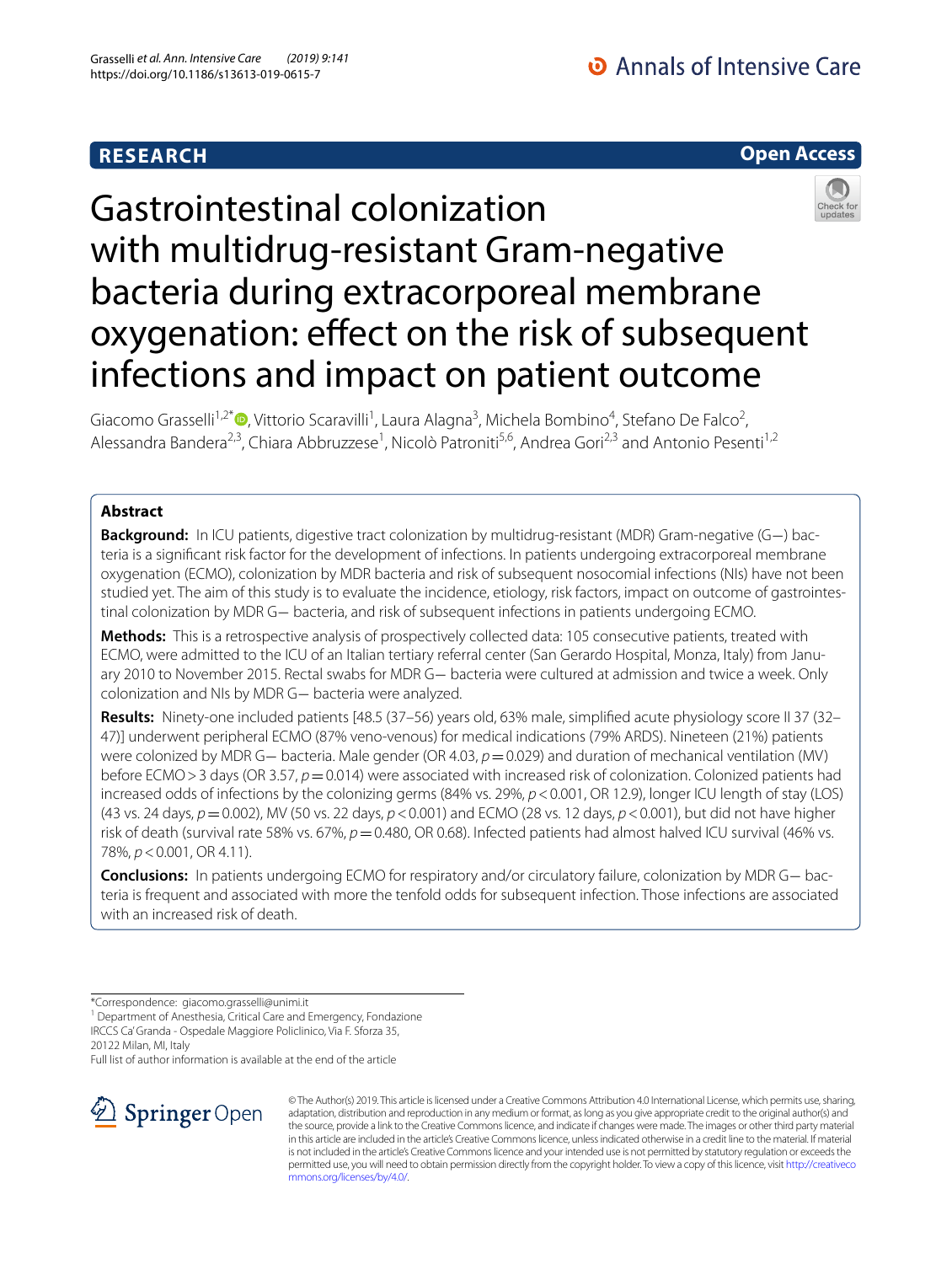**Keywords:** Retrospective study, Health care-associated infection, Extracorporeal membrane oxygenation, Multi-drug resistance, Colonization

#### **Background**

Extracorporeal membrane oxygenation (ECMO) is a life-support technique used in patients with potentially reversible refractory respiratory or circulatory failure [\[1](#page-7-0)]. Healthcare-associated infections (HAIs) are common in ECMO patients [\[2](#page-7-1)[–4](#page-7-2)] due to several predisposing factors: intensive care unit (ICU) hospitalization, patients' comorbidities, immunodeficiency induced by the critical illness and invasiveness of ECMO and other life-support procedures (e.g., invasive mechanical ventilation, renal replacement therapies). ECMO patients sufering from HAIs have longer ECMO runs, ICU length of stay (LOS), and higher mortality rate [[3\]](#page-7-3). Recently, we reported that HAIs during ECMO are frequently caused by multidrugresistant (MDR) Gram-negative (G−) bacteria [[2\]](#page-7-1), and we observed that patients infected by MDR bacteria had higher odds for death.

ICU patients have higher rates of digestive tract colonization by MDR G− bacteria (i.e., producing extended-spectrum β-lactamase (ESBL+) and carbapenem-resistant bacteria) compared to patients admitted to general wards [[5,](#page-7-4) [6](#page-7-5)]. Such colonizations could represent a signifcant risk factor for the development of subsequent infections [\[7](#page-7-6)[–9\]](#page-7-7). A growing body of evidence indicates that dysbiosis of the gut microbiota is common in critically ill patients and may play a crucial role in increasing the risk of gastrointestinal colonization. To our knowledge, the rate of colonization by MRD bacteria and the risk of subsequent infections have not been studied in ECMO patients. In such a fragile population, prevention, early diagnosis and prompt treatment of MDR HAIs may signifcantly afect morbidity and mortality.

The aim of the present study is to evaluate the incidence, risk factors, and impact on subsequent HAIs as well as clinical outcomes of digestive tract colonization by MDR G− bacteria in a large cohort of non-surgical patients undergoing ECMO for respiratory or circulatory failure.

#### **Methods**

We present a retrospective analysis of prospectively collected data of all consecutive ECMO patients admitted to the General Intensive Care Unit (ICU) of San Gerardo Hospital (Monza, Italy) from January 2010 to November 2015. For further details on ECMO setting and patient care see Setting and Standard of Care, Additional fle [1:](#page-6-0) Methods S1. Notably, at San Gerardo Hospital ICU, rectal swabs are collected and cultured for ESBL+ (i.e., *E. coli*, *Enterobacter* spp.) and carbapenem-resistant (i.e., *Acinetobacter* spp., *P. aeruginosa*, *K. pneumoniae* carbapenemase producing and other Enterobacteriaceae) G− bacteria at ICU admission and twice a week. We will refer to ESBL+ and carbapenemresistant G− bacteria as "MDR G− bacteria".

The Institutional Ethical Committee, and written informed consent was waived due to the retrospective observational design of the study. All patients receiving ECMO support were considered for inclusion. Exclusion criteria were: (1) ICU length of stay (LOS)<24 h; (2) ECMO use<24 h; (3) occurrence of a NI prior to ECMO connection; (4) missing medical records. At baseline, the following patients data and ECMO parameters were collected: demographics (i.e., gender, age); comorbidities [[10\]](#page-7-8); immunocompromised status (i.e., chronic immunosuppressive therapies, active hematological malignancies, autoimmune diseases); diagnosis at admission; infections at admission; renal replacement therapy before ECMO cannulation; severity scores (i.e., Sequential Organ Failure Assessment—SOFA—score and Simplifed Acute Physiology Score II—SAPS II of the frst 24 h of ICU stay); PaO<sub>2</sub>/FiO<sub>2</sub> at ECMO connection; ECMO configuration (i.e., veno-venous, veno-arterial, other); transfer from peripheral hospital; length of invasive mechanical ventilation (IMV) before ECMO connection; antimicrobial therapy (i.e., exposure to extended-spectrum penicillins with β-lactamase inhibitor or carbapenems).

The following outcomes were recorded: survival at ICU discharge, ICU LOS, duration of IMV, and duration of ECMO.

All the positive microbial cultures obtained from ICU admission until ICU dismissal have been independently evaluated in light of the available clinical, laboratory, and radiographic data by two specialized intensivists (VS and GG) and two infectious diseases specialists (AB and LA) following international guidelines  $[11-13]$  $[11-13]$  $[11-13]$ . The patients with rectal or perineal swabs positive for MDR G− bacteria were considered "colonized". Similarly, patients with diagnostic criteria for ventilator-associated pneumonia (VAP), catheter-associated urinary tract infection (UTI), bloodstream infection (BSI), catheter-related bloodstream infection (CRBSI) (see Additional fle [1](#page-6-0): Table S1, Methods S1) [\[9](#page-7-7)] due to MDR G− bacteria were considered "infected". Infections due to pathogens diferent from MDR G− bacteria were not considered in this analysis and have been described elsewhere [\[2](#page-7-1)].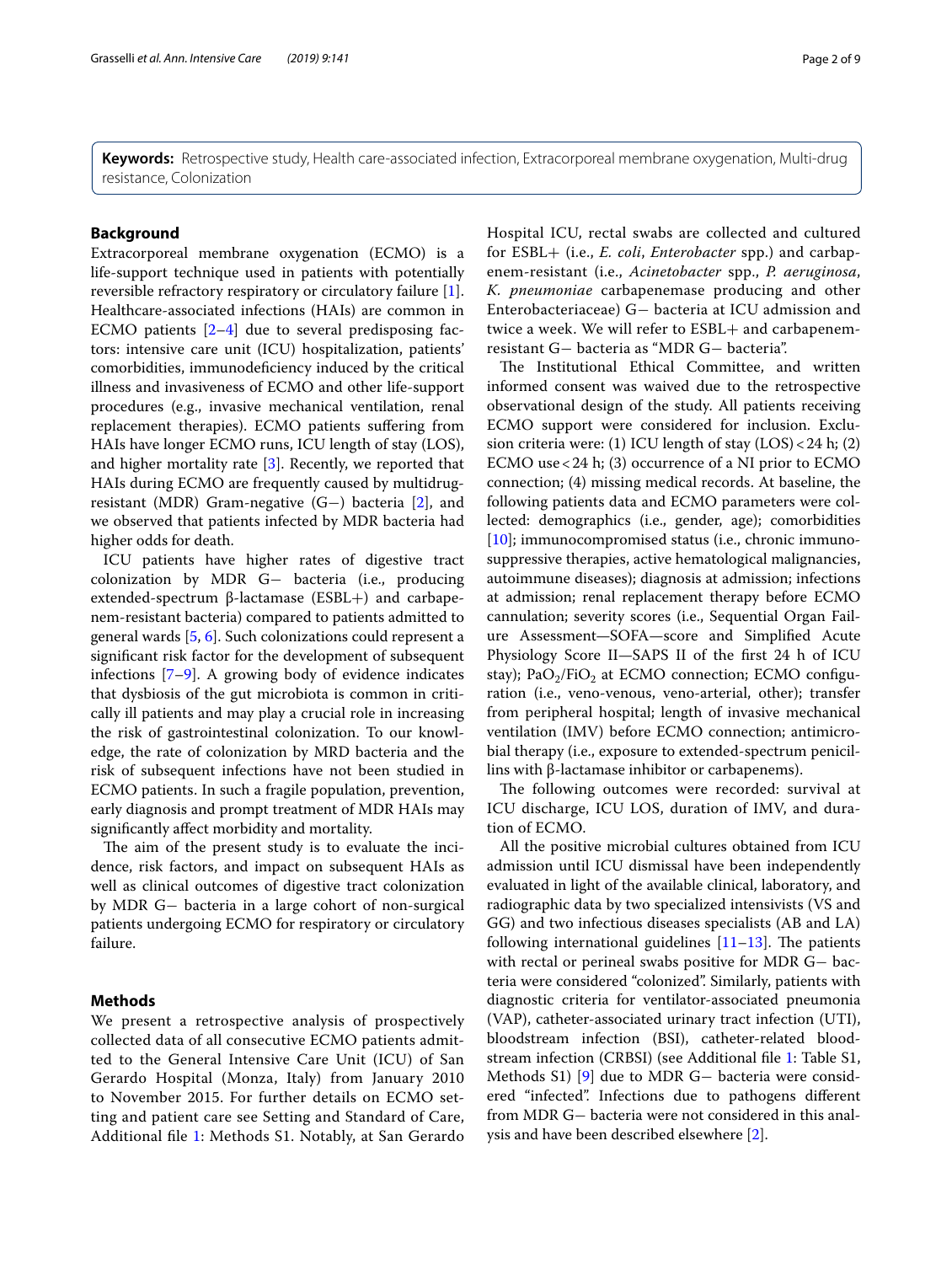#### **Statistical analysis**

Due to the retrospective nature of the study, no statistical power calculation was performed a priori, and the sample size was equal to the number of patients treated during the recruitment period. Data are presented as median and interquartile range (IQR) for continuous variables. Categorical variables are expressed as number of patients (percentage of the subgroups). For binary outcome measures, odds ratios (OR) and associated 95% likelihood ratio-based confdence intervals were calculated, and the comparison between patients' populations (i.e., colonized vs. non-colonized, infected vs. non-infected) were performed with Chi-square test or Fisher's test, as appropriate. The Kruskal–Wallis test was utilized to compare non-parametric continuous variables between patients' populations. Kaplan–Meier survival curve analysis was used with log-rank test for comparison of colonization-free and infection-free rates. Observations were right-censored.

Univariate regression models were applied to identify risk factors associated with colonization and infection. All subjects were included in the models, and follow-up began at the time of ECMO initiation. All statistical tests were 2-tailed, and statistical signifcance was accepted at *p*<0.05. Analyses were performed using JMP 12.1 Pro (SAS, Cary, NC, USA) statistical program.

#### **Results**

From January 2010 to November 2015, 105 patients were treated with ECMO at the General Intensive Care Unit (ICU) of San Gerardo Hospital (Monza, Italy). Ninety-one subjects (median age 49 years; 63% male) were included in the analysis. Reasons for exclusion of the remaining patients were: diagnosis of HAI prior to ECMO connection (10 patients), age<18 years (2 subjects), ICU LOS and ECMO shorter than 24 h (2 patients) (see Additional fle [1:](#page-6-0) Figure S1, Results).

Patients' characteristics, comorbidities, and indications for ECMO support are summarized in Table [1,](#page-3-0) and Additional fle [1](#page-6-0): Table S2.

We analyzed a total of 1213 positive cultures. Nineteen (21%) patients were colonized by MDR G− bacteria. Of them, 11 (58%) were colonized by *A. baumannii*, 4 (21%) by *K. pneumoniae*, 2 (11%) by *P. aeruginosa*, and 2 (10%) by other Enterobacteriaceae. The clinical characteristics of colonized and non-colonized patients are depicted in Table [2](#page-4-0). Factors associated with increased risk for colonization were male gender [OR 4.03 (1.08– 15.0),  $p = 0.029$ ] and duration of IMV before ECMO connection > 3 days [OR 3.57 (1.25–10.2), *p*=0.014]. Among the other variables, ARDS and use of RRT prior to ECMO connection were associated with high, but not signifcant, OR estimates [i.e., 6.00 (0.74–48.2) and 1.48 (0.41–5.29), respectively]. Multivariable logistic regression was not deemed appropriate due to the small number of events (i.e., *n*=19).

Colonization was diagnosed after a median interval of 13 (1–22), 16 (8–32) and 17 (10–34) days from ECMO connection, institution of IMV, and hospital admission, respectively. Of note, 5 (26%) of the colonization were diagnosed in the frst three days after ICU admission. The time course of colonization is depicted in Fig. [1.](#page-4-1)

Colonized patients had signifcantly longer ICU LOS [i.e., 43 (23–84) vs. 24 (12–37),  $p = 0.002$ ], longer IMV [i.e., 50  $(23-89)$  vs. 22  $(10-37)$  days,  $p < 0.001$ ] and longer ECMO support [i.e., 28 (16–60) vs. 12 (6–24), *p* < 0.001]. Colonization also increased the risk of need for tracheostomy [i.e., 68% vs. 28%, *p* < 0.001, OR 5.63 (1.88–16.8)]. In our cohort colonized patients did not have a higher risk of death than not colonized patients [survival rate 58% vs. 67%, *p*=0.480, OR 0.68 (0.24– 1.93)], but they had more than tenfold odds of developing an infection caused by the colonizing germs [84% vs. 29%, *p* < 0.001, OR 12.9 (3.41–49.1)] with high sensitivity [0.432 (95% CI 0.287–0.591)] and specifcity [0.944 (95% CI 0.849–0.981)] of prior colonization to predict subsequent MDR G− bacterial infection.

In colonized patients, we observed 13 VAP, 2 UTI, and 1 CRBSI at a median of 11 (4–22) days from the day of diagnosis of colonization and 24 (13–60), 33 (19–47) and 34 (20–64) days from ECMO connection, intubation and hospital admission, respectively.

Overall, 37/91 patients (41%) developed an infection due to MDR G− bacteria (see Additional fle [1](#page-6-0): Figure S2, Tables S3, S4), which occurred at a median of 16 (7–31), 22 (12–45) and 25 (15–40) days from ECMO connection, intubation and hospital admission. The most common infection was VAP due to *A. baumannii*, both in the colonized  $(n=7/16$  infected patients, 44%) and non-colonized (*n*=5/21 infected patients, 25%).

The clinical characteristics of infected and noninfected patients are depicted in Table [3](#page-5-0). Factors associated with increased risk for infection were male gender [OR 2.68 (1.09–7.00), *p*=0.030], duration of IMV before ECMO connection >3 days [OR 7.33 (2.86–20.3),  $p=0.001$ ], use of RRT prior to ECMO connection [OR 5.29 (1.63–20.6), *p*=0.001], diagnosis of ARDS [OR 8.04 (2.09–53.0),  $p = 0.001$ ], infection at admission [OR 3.28]  $(1.22-9.93)$ ,  $p=0.017$ ] and colonization [OR 12.9 (3.83– 59.9, *p*=0.001]. Kaplan–Meier survival curve analysis with log-rank test showed a signifcant diference in the time course of infection between colonized and noncolonized patients ( $p=0.025$ ), indicating that infections developed earlier in colonized patients (Fig. [2\)](#page-4-2).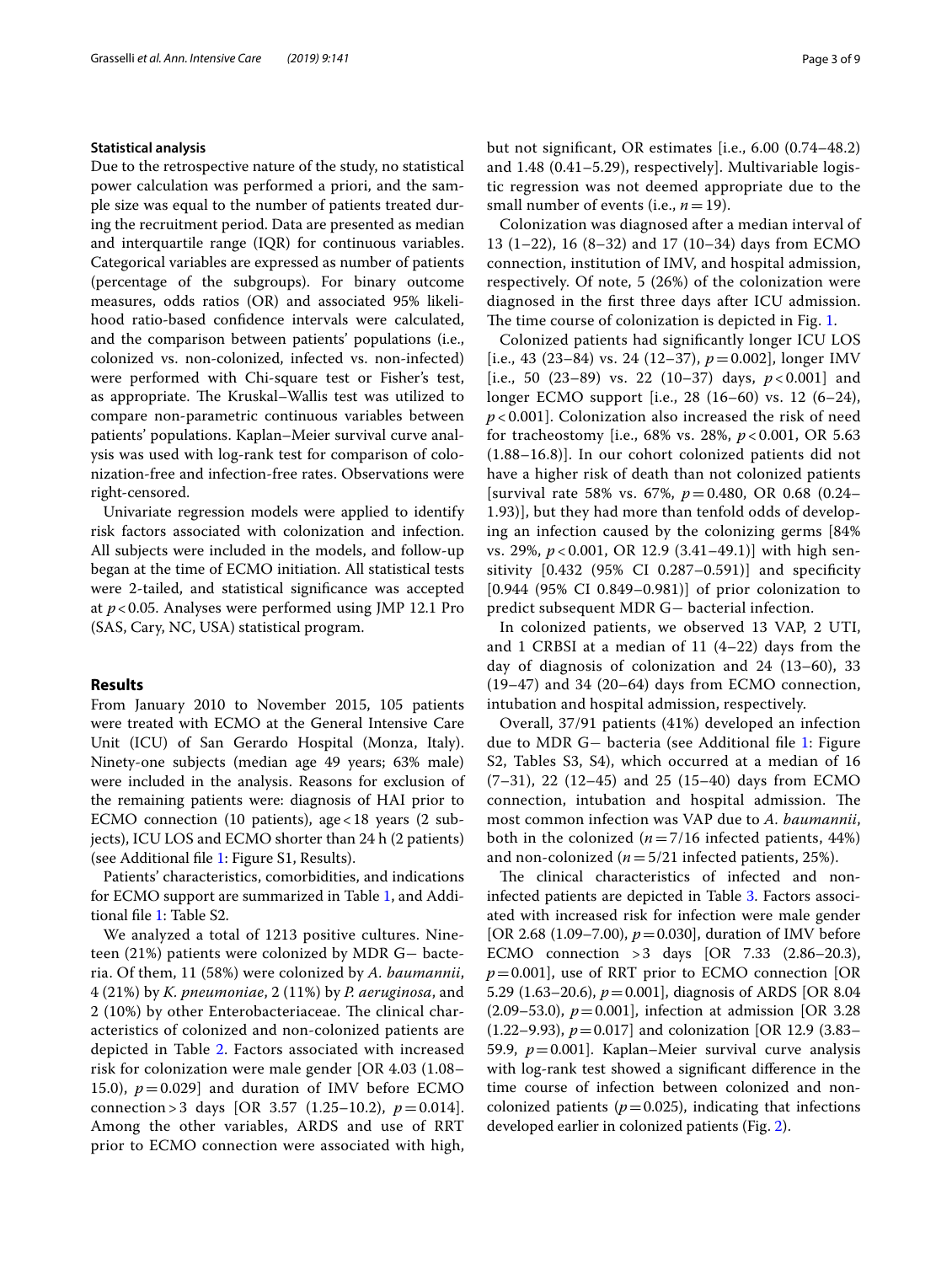#### <span id="page-3-0"></span>**Table 1 Patients' and treatment characteristics at the ECMO connection (***n***=91)**

| <b>Patients' characteristics</b>             | Subgroups                               | Frequency or median |
|----------------------------------------------|-----------------------------------------|---------------------|
| Age (years)                                  |                                         | 48.5 (37-56)        |
| Gender (male)                                |                                         | 58 (63%)            |
| Weight (kg)                                  |                                         | $70(65 - 85)$       |
| Charlson Comorbidity Index                   |                                         | $1(0-3)$            |
| Major comorbidities                          | Active smoker                           | 26 (28%)            |
|                                              | Immunomodulating therapies <sup>a</sup> | 22 (24%)            |
|                                              | Hematologic malignancies                | 13 (14%)            |
|                                              | COPD                                    | 10 (11%)            |
|                                              | Hepatopathy                             | 10 (11%)            |
|                                              | Coronary artery disease                 | $9(10\%)$           |
|                                              | <b>Diabetes</b>                         | 7(8%)               |
|                                              | <b>AIDS</b>                             | 3(3%)               |
| Transferred from peripheral hospital         |                                         | 76 (82%)            |
| Transferred while on ECMO support            |                                         | 58 (63%)            |
| Diagnosis and admission                      | <b>ARDS</b>                             | 72 (78%)            |
|                                              | Cardiogenic shock                       | 6(7%)               |
|                                              | Asthma                                  | 4(4%)               |
|                                              | COPD exacerbation                       | 4(4%)               |
|                                              | Septic shock                            | 4(4%)               |
|                                              | Other                                   | 2(2%)               |
| Infection at admission                       |                                         | 65 (71%)            |
| Autoimmune disease                           |                                         | 8 (9%)              |
| <b>SAPS II</b>                               |                                         | $37(32 - 47)$       |
| SOFA score                                   |                                         | $8(6-11)$           |
| $PaO2/FiO2 < 100 mmHg$                       |                                         | 70 (76%)            |
| ECMO duration (days)                         |                                         | $14(8-27)$          |
| Veno-venous ECMO                             |                                         | 80 (87%)            |
| Low flow $ECCO2R$                            |                                         | 8 (9%)              |
| Femo-femoral cannulation                     |                                         | 76 (83%)            |
| <b>ECMO</b> circuits                         |                                         | $2(1-4)$            |
| IMV duration (days)                          |                                         | $25(12-44)$         |
| IMV duration prior to ECMO connection (days) |                                         | $2(1-6)$            |
| RRT during ECMO course                       |                                         | 33 (36%)            |
| RRT prior to ECMO connection                 |                                         | 15 (16%)            |

Data are presented as absolute frequency (% of the included patients) or as median and interquartile range

*ECMO* extracorporeal membrane oxygenation, *COPD* chronic obstructive pulmonary disease, *ARDS* acute respiratory distress syndrome, *SAPS II* simplifed acute physiology score, *SOFA* sequential organ failure assessment, *ECCO2R* extracorporeal carbon dioxide removal, *AIDS* acquired immunodefciency syndrome, *IMV* invasive mechanical ventilation, *RRT* renal replacement therapy

<sup>a</sup> Including high-dosage corticosteroids, immunosuppressants or both

Infected patients had longer ECMO support [i.e., 27 (14–61) vs. 10 (5–16), *p* < 0.001], longer IMV [i.e., 44 (25–87) vs. 18 (9–31), *p* < 0.001] and longer ICU LOS [i.e., 43 (25–83) vs. 19 (10–29), *p* < 0.001]. Moreover, infected patients had increased needs for RRT [i.e., 22 (59%) vs. 11 (20%), *p* < 0.001, OR 5.73 (2.31–15.6)] and tracheostomy [i.e., 18 (49%) vs. 15 (28%),  $p = 0.042$ , OR 2.46 (1.03–6.01)]. Finally, infected patients had almost halved ICU survival [i.e., 17 (46%) vs. 42 (78%), *p* < 0.001, OR 4.11 (1.68–10.5)].

The time course of antibiotic use is shown in Additional fle [1:](#page-6-0) Table S5. β-Lactam/β-lactamase inhibitors and antipseudomonal carbapenems were the most commonly employed antibiotic classes at time of perineal and rectal swab collection, while antipseudomonal carbapenems and colistin were the most common classes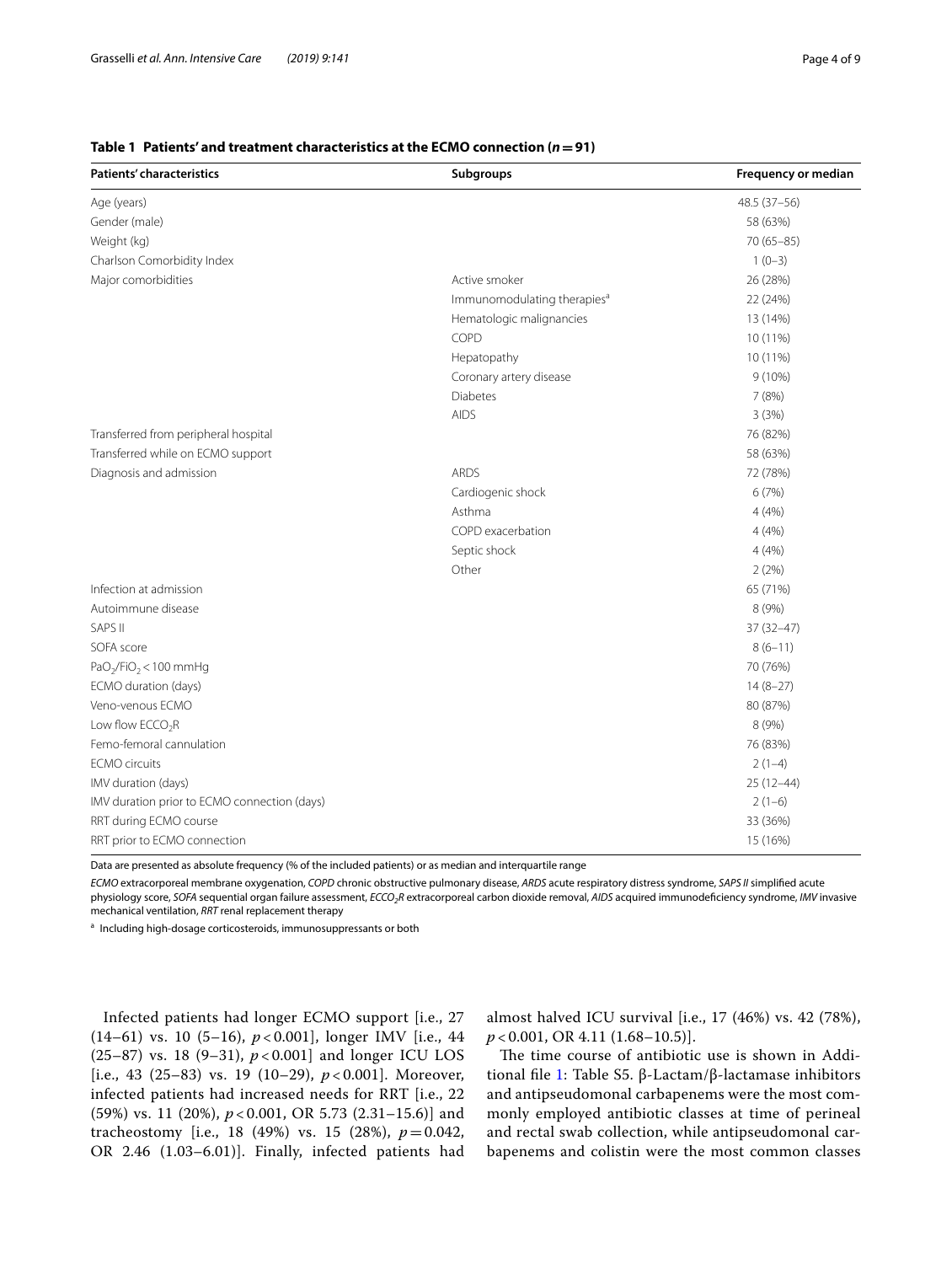| <b>Clinical characteristics</b>        | Colonized ( $n = 19$ ) | Non-colonized<br>$(n=72)$ | р     | Odds ratio <sup>a</sup> (95% CI) |
|----------------------------------------|------------------------|---------------------------|-------|----------------------------------|
| Year                                   |                        |                           |       |                                  |
| 2010                                   | 4(21%)                 | 9(13%)                    | 0.597 |                                  |
| 2011                                   | 1(5%)                  | 13 (18%)                  |       |                                  |
| 2012                                   | 3(16%)                 | 10 (14%)                  |       |                                  |
| 2013                                   | $2(11\%)$              | 13 (18%)                  |       |                                  |
| 2014                                   | 4(21%)                 | 15 (21%)                  |       |                                  |
| 2015                                   | 5(26%)                 | 12 (17%)                  |       |                                  |
| Age (years)                            | 52 (39-64)             | $46(34 - 55)$             | 0.075 | $1.03(0.99 - 1.07)$              |
| Gender (male)                          | 16 (84%)               | 41 (57%)                  | 0.029 | $4.03(1.08 - 15.0)$              |
| Charlson Comorbidity Index             | $2(1-4)$               | $1(0-3)$                  | 0.408 | $1.08(0.88 - 1.31)$              |
| Transferred from peripheral hospital   | 15 (79%)               | 60 (83%)                  | 0.655 | $0.75(0.21 - 2.65)$              |
| IMV > 3 days prior to ECMO connection  | 11 (58%)               | 20 (28%)                  | 0.014 | $3.57(1.25 - 10.2)$              |
| RRT prior to ECMO connection           | 4(21%)                 | 11 (15%)                  | 0.546 | $1.48(0.41 - 5.29)$              |
| SOFA score                             | $8(6-11)$              | $8(6-11)$                 | 0.657 | $0.97(0.84 - 1.10)$              |
| SAPS II                                | $39(32 - 53)$          | $36(32 - 46)$             | 0.469 | $1.01(0.97 - 1.05)$              |
| <b>ARDS</b>                            | 18 (95%)               | 54 (75%)                  | 0.059 | $6.00(0.74 - 48.2)$              |
| $PaO2/FiO2 < 100 mmHg$                 | 16 (84%)               | 54 (75%)                  | 0.397 | $1.77(0.46 - 6.81)$              |
| Infection at admission                 | 15 (79%)               | 49 (68%)                  | 0.355 | $1.76(0.52 - 5.89)$              |
| Chronic immunosuppression <sup>b</sup> | 4(21%)                 | 16 (22%)                  | 0.912 | $0.93(0.27 - 3.20)$              |
| Veno-venous support                    | 16 (84%)               | 63 (88%)                  | 0.706 | $0.76(0.18 - 3.14)$              |
| Exposure to piperacillin/tazobactam    | 8 (42%)                | 40 (56%)                  | 0.296 | $0.58(0.21 - 1.62)$              |
| Exposure to carbapenems                | 10 (53%)               | 39 (54%)                  | 0.905 | $0.94(0.34 - 2.58)$              |

#### <span id="page-4-0"></span>**Table 2 Univariable logistic regression analyzing risk factor for colonization due to multidrug-resistant Gram-negative bacteria**

Data are presented as absolute frequency (% of the included patients) or as median and interquartile range

*IMV* invasive mechanical ventilation, *ECMO* extracorporeal membrane oxygenation, *RRT* renal replacement therapy, *SOFA* sequential organ failure assessment, *SAPS II* simplifed acute physiology score, *ARDS* acute respiratory distress syndrome

<sup>a</sup> Odds ratio of continuous variables are odds ratio per unit increase in variable

**b** Including high-dosage corticosteroids, immunosuppressants or both. Statistically significant results are highlighted in italic

<span id="page-4-1"></span>

<span id="page-4-2"></span>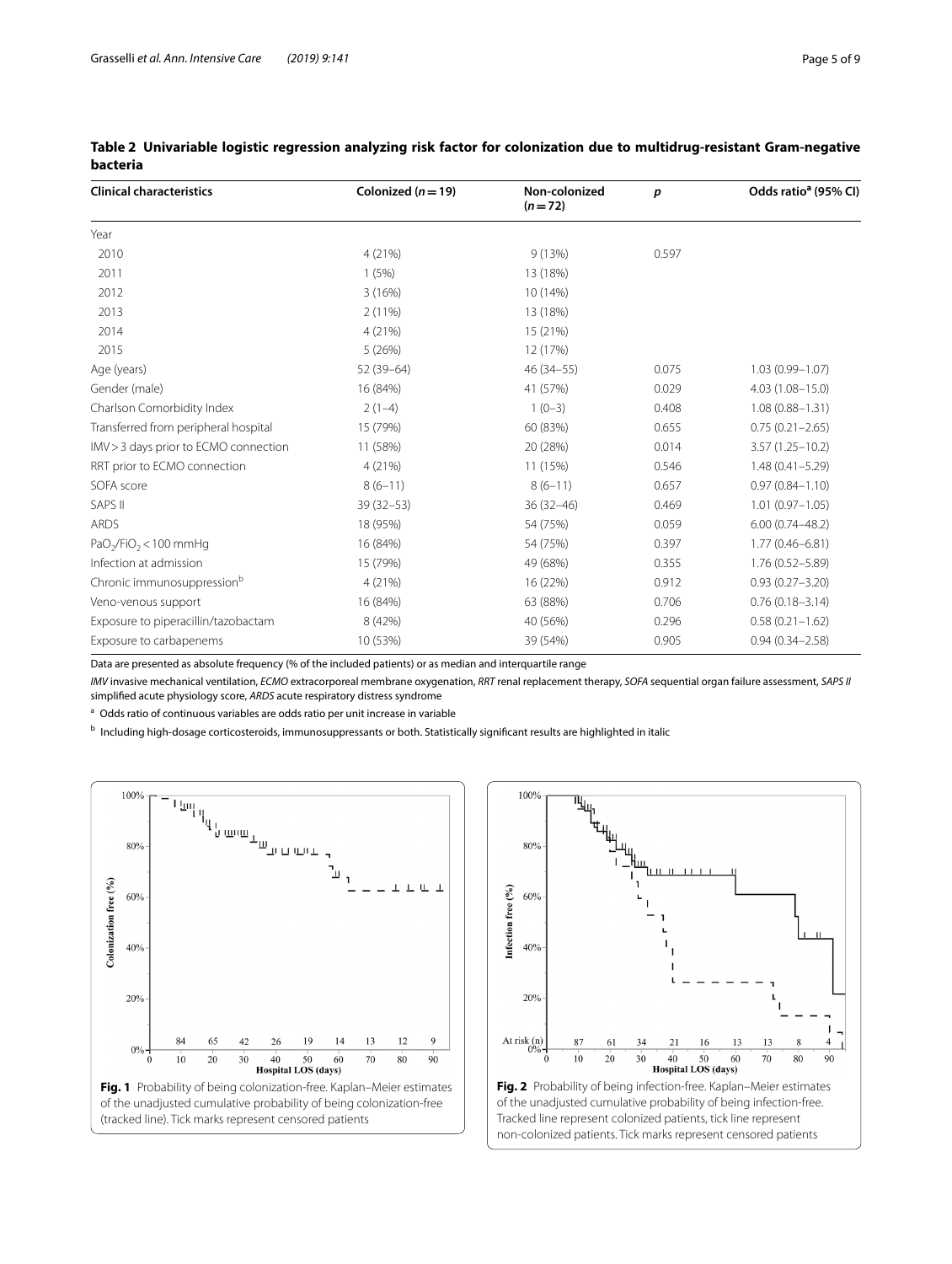| <b>Clinical characteristics</b>        | Infected $(n=37)$ | Non-infected ( $n = 54$ ) | $\boldsymbol{p}$ | Odds ratio <sup>a</sup> (95% CI) |
|----------------------------------------|-------------------|---------------------------|------------------|----------------------------------|
| Year                                   |                   |                           |                  |                                  |
| 2010                                   | 5(14%)            | 8 (15%)                   | 0.970            |                                  |
| 2011                                   | 6(16%)            | 8 (15%)                   |                  |                                  |
| 2012                                   | 4 (11%)           | 9(17%)                    |                  |                                  |
| 2013                                   | 6(16%)            | 9(17%)                    |                  |                                  |
| 2014                                   | 8 (22%)           | 11 (20%)                  |                  |                                  |
| 2015                                   | 8 (22%)           | 9(17%)                    |                  |                                  |
| Age (years)                            | $50(37-55)$       | $47(36 - 58)$             | 0.587            | $1.00(0.98 - 1.03)$              |
| Gender (male)                          | 28 (76%)          | 29 (54%)                  | 0.030            | 2.68 (1.09-7.00)                 |
| Charlson Comorbidity Index             | $1(0-3)$          | $1(0-3)$                  | 0.839            | $1.21(0.17 - 7.82)$              |
| Transferred from peripheral hospital   | 32 (86%)          | 43 (80%)                  | 0.393            | $1.63(0.53 - 5.62)$              |
| IMV > 3 days prior to ECMO connection  | 22 (59%)          | 9(17%)                    | 0.001            | $7.33(2.86 - 20.3)$              |
| RRT prior to ECMO connection           | 11 (30%)          | 4(7%)                     | 0.005            | $5.29(1.63 - 20.6)$              |
| <b>SOFA</b>                            | $8(6-12)$         | $8(6-11)$                 | 0.348            | $1.05(0.94 - 1.17)$              |
| SAPS II                                | 38 (32-49)        | $37(30-43)$               | 0.806            | $1.00(0.97 - 1.03)$              |
| <b>ARDS</b>                            | 35 (95%)          | 37 (69%)                  | 0.001            | $8.04(2.09 - 53.0)$              |
| $PaO2/FiO2 < 100 mmHg$                 | 32 (86%)          | 38 (70%)                  | 0.066            | $2.69(0.93 - 8.97)$              |
| Infection at admission                 | 31 (84%)          | 33 (61%)                  | 0.017            | $3.28(1.22 - 9.93)$              |
| Chronic immunosuppression <sup>b</sup> | 8 (78%)           | 12 (78%)                  | 0.946            | $0.96(0.34 - 2.63)$              |
| Veno-venous support                    | 34 (92%)          | 45 (83%)                  | 0.223            | $2.26(0.62 - 10.8)$              |
| Colonization                           | 16 (43%)          | 3(6%)                     | 0.001            | 12.9 (3.83-59.9)                 |

<span id="page-5-0"></span>**Table 3 Univariable logistic regression analyzing risk factor for infection due to multidrug-resistant Gram-negative bacteria**

Data are presented as absolute frequency (% of the included patients) or as median and interquartile range

*IMV* invasive mechanical ventilation, *ECMO* extracorporeal membrane oxygenation, *RRT* renal replacement therapy, *SOFA* sequential organ failure assessment, *SAPS II* simplifed acute physiology score, *ARDS* acute respiratory distress syndrome, *ICU* intensive care unit, *LOS* length of stay

<sup>a</sup> Odds ratio of continuous variables are odds ratio per unit increase in variable

**b** Including high-dosage corticosteroids, immunosuppressants or both. Statistically significant results are highlighted in italic

of antibiotics introduced as empiric and cultured-targeted therapy.

#### **Discussion**

In the present study, we analyzed the epidemiology of digestive tract colonization by MDR G− bacteria in a large cohort of non-surgical patients undergoing ECMO for respiratory or circulatory failure. MDR G− bacteria colonization was highly frequent (21% of the patients), and risk factors associated with colonization were male sex and the need for prolonged (i.e., >3 days) IMV prior to ECMO connection. Colonized patients had more than tenfold odds for subsequent infection by MDR G− bacteria, and those infections (mainly VAP due to *A. baumannii*) were associated with an increased risk of death [[14](#page-7-11)].

In a previous analysis [[2\]](#page-7-1), we observed that up to 55% of ECMO patients develop at least an infectious complication, which is associated with worse clinical outcomes. Of those infections, 56% were caused by MDR bacteria, particularly non-fermenting G− bacteria. At San Gerardo Hospital general ICU, rectal swabs are routinely collected and cultured for MDR G− bacteria at ICU admission and

twice a week. We hypothesized that, in patients undergoing ECMO, digestive tract colonization might precede infection and thus we retrospectively evaluated such cultures and their relationship with subsequent infections. To our knowledge, this is the frst study evaluating the relationship between multidrug resistant bacteria gut colonization and infections in a relatively large cohort of ECMO patients.

Recent studies performed in European ICUs [\[15](#page-7-12), [16](#page-7-13)], described colonization by MDR G− pathogens to occur in  $2-10%$  of the patients. The higher rate of colonization documented in our patient population may be explained by several factors. First, in the last decade, Mediterranean countries and Italy, in particular, have been plagued by an epidemic of MDR bacteria in hospitalized patients and even in the general population [[17,](#page-7-14) [18\]](#page-7-15), with  $ESBL+$ colonization reaching up to 50% of the patients [\[19](#page-7-16)]. Second, the high rate of colonization may refect the invasiveness of treatment [\[20](#page-7-17), [21](#page-7-18)] of our patients. Indeed, all our patients were invasively ventilated, and up to 50% underwent CRRT. We observed that longer duration of IMV prior to ECMO and male gender were associated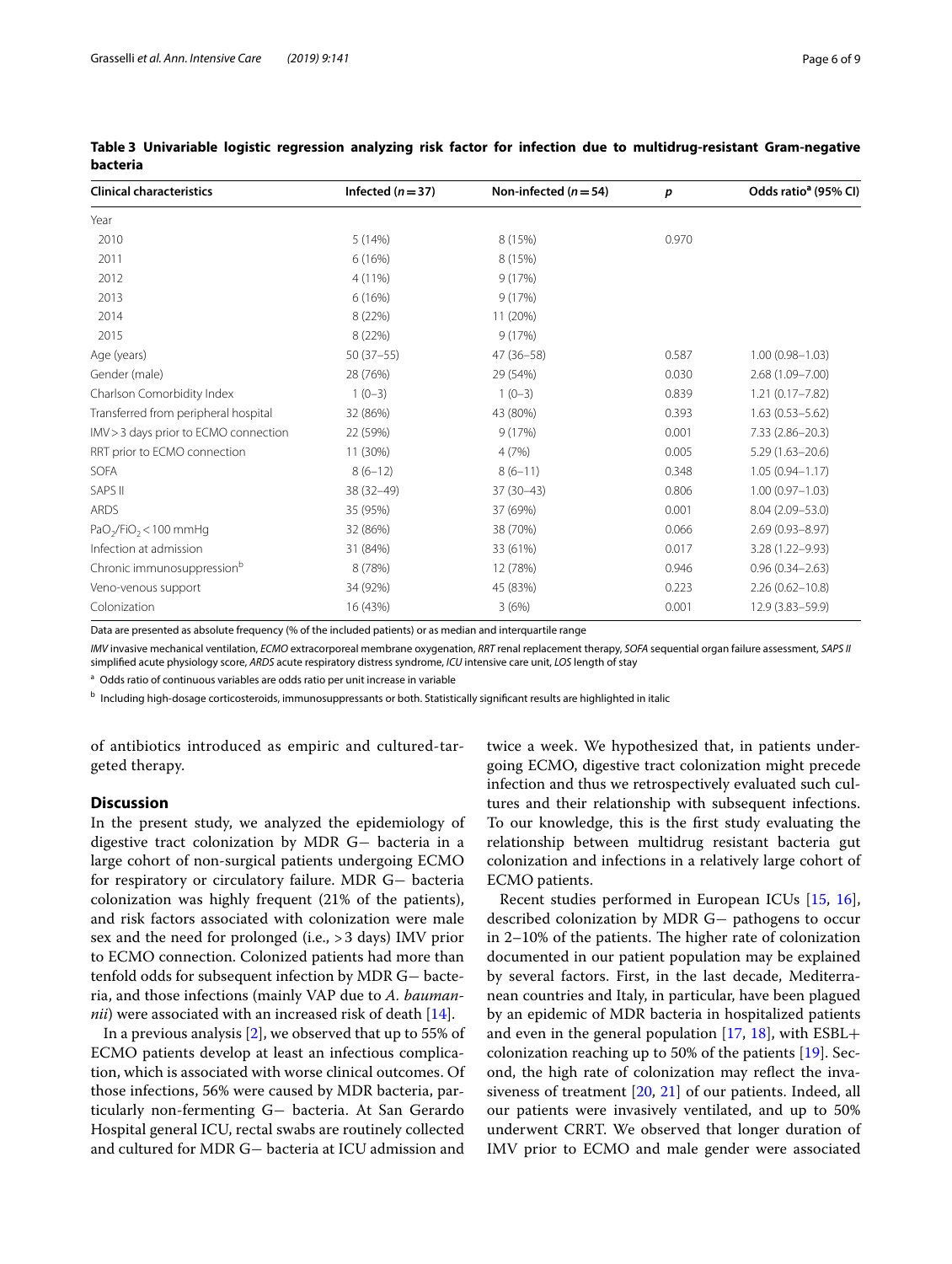with increased risk of colonization, while the use of RRT before ECMO cannulation had elevated though nonsignificant odds ratios for colonization. Third, ECMO patients usually receive broad-spectrum antimicrobials, which increase the risk of selection of MDR germs  $[9, 22]$  $[9, 22]$  $[9, 22]$  $[9, 22]$ . Contrary to previous literature  $[23, 24]$  $[23, 24]$  $[23, 24]$  $[23, 24]$ , in our patients' cohort exposure to carbapenems and extendedspectrum β-lactams/β-lactamase inhibitors and severity of illness (SOFA, SAPS II and  $PaO<sub>2</sub>/FiO<sub>2</sub>$  ratio) were not associated with an increased risk of colonization by G− MDR bacteria. Finally, both invasiveness of care [[21](#page-7-18)] and critical illness itself [\[25](#page-7-22)] alter the patients' microbiota (i.e., lower diversity, lower abundance of commensals genera, overgrowth by single genera), limiting the protective role of microbiome thus increasing susceptibility to infection [[26\]](#page-7-23).

As previously documented [[8](#page-7-24), [9,](#page-7-7) [27\]](#page-7-25), colonization by MDR G− bacteria was independently associated with increased odds for subsequent infection from the colonizing bacteria. While colonization per se was not associated with an increased risk of death, colonized patients had increased length of mechanical ventilation and ICU stay. In addition, infected patients had more than fourfold odds of death as compared to non-infected patients. In our opinion, the fnding that infection but not colonization is associated with an increased risk of death is of utmost clinical interest. Treatment of bacterial colonization with broad-spectrum antibiotics is not recommended in patients with critical illness-associated immune dysfunction since it usually does not achieve the eradication of colonizing germs, while it instead increases evolutionary pressure towards the selection of multidrug resistant bacteria [[28,](#page-7-26) [29\]](#page-7-27). Contrarily, management of colonization should aim at (1) early recognizing colonization through active screening protocols and molecular biology techniques [\[30](#page-7-28)]; (2) limiting the spread of MDR bacteria (by enforcing hand hygiene, contact precautions and cohort isolation  $[31]$  $[31]$ ), and ideally,  $(3)$  avoiding development of infection in colonized patients; (4) institute patient-specifc antibiotic therapy when a new infection would develop [\[28\]](#page-7-26). To reach the latest goal, immuno-logic profiling [[32](#page-8-1)] of patients at highest risk for progression from colonization to infection would be crucial, also to guide the eventual institution of immunomodulating treatments. Also, we believe that gut microbiota may be a relevant therapeutic target for specifc interventions (such as probiotics administration, decolonization strategies, etc.) that might contribute to reducing the risk of digestive tract colonization by MDR bacteria. Further prospective observational studies are needed to evaluate such aspects.

In our patient cohort, colonization by MDR G− bacteria occurred in patients with longer ICU stay, longer IMV and higher invasiveness of care, but was not associated with an increased risk of death. As such, colonization may be considered as a proxy for a more complicated clinical course, rather than a causative determinant of the unfavorable clinical course.

The main limitation of our study is its retrospective and single-center nature, which precludes the generalization of the results to the overall population of medical ECMO patients. Moreover, colonization due to MDR G+ bacteria (namely methicillin-resistant *Staphylococcus aureus*) was not evaluated since routine surveillance for MRSA colonization is not performed at San Gerardo Hospital General ICU due to the limited incidence of such infection. Finally, since around 25% of the colonizations occurred in the frst 3 days from ICU admission, in this specifc subgroup, we cannot clearly distinguish between community-acquired and hospital-acquired colonization, as most of our patients were admitted from peripheral hospitals, where surveillance was rarely performed.

#### **Conclusions**

In a large cohort of non-surgical patients undergoing ECMO for respiratory and/or circulatory failure, colonization by MDR G− bacteria was frequent, associated with male sex and with prolonged duration (i.e., > 3 days) of IMV prior to ECMO connection. Colonized patients had more than tenfold odds for subsequent infection by MDR G− bacteria, and those infections were associated with an increased risk of death.

#### **Supplementary information**

**Supplementary information** accompanies this paper at [https://doi.](https://doi.org/10.1186/s13613-019-0615-7) [org/10.1186/s13613-019-0615-7.](https://doi.org/10.1186/s13613-019-0615-7)

<span id="page-6-0"></span>**Additional fle 1: Methods S1.** Setting and standard of care. **Table S1.** Diagnostic criteria for infections. **Results**—**Figure S1.** Patients population fowchart. **Table S2.** Infections at admission. **Table S3.** Cox regression of the independent risk factors associated to the frst NI. **Table S4.** Infection onset times.

#### **Acknowledgements**

Not applicable.

#### **Authors' contributions**

GG and VS equally contributed to the manuscript. Conception and design of the study: GG, VS. Acquisition of data: VS, LA, MB. Analysis and interpretation of the data: VS, GG, LA, AB. Drafting the work or revising it critically for important intellectual content: all. All authors read and approved the fnal manuscript.

#### **Funding**

This work was supported by institutional departmental funds and Associazione Nazionale di Lotta all'AIDS (ANLAIDS) Sezione Lombarda (Italy). The present study was supported in part by institutional funding (Ricerca corrente 2019—"Extracorporeal respiratory assistance: pathophysiology, microbiology and biochemical profle for the improvement of outcome.") of the Department of Anesthesia, Critical Care and Emergency, Fondazione IRCCS Ca' Granda Ospedale Maggiore Policlinico, Milan, Italy, and in part by funding of the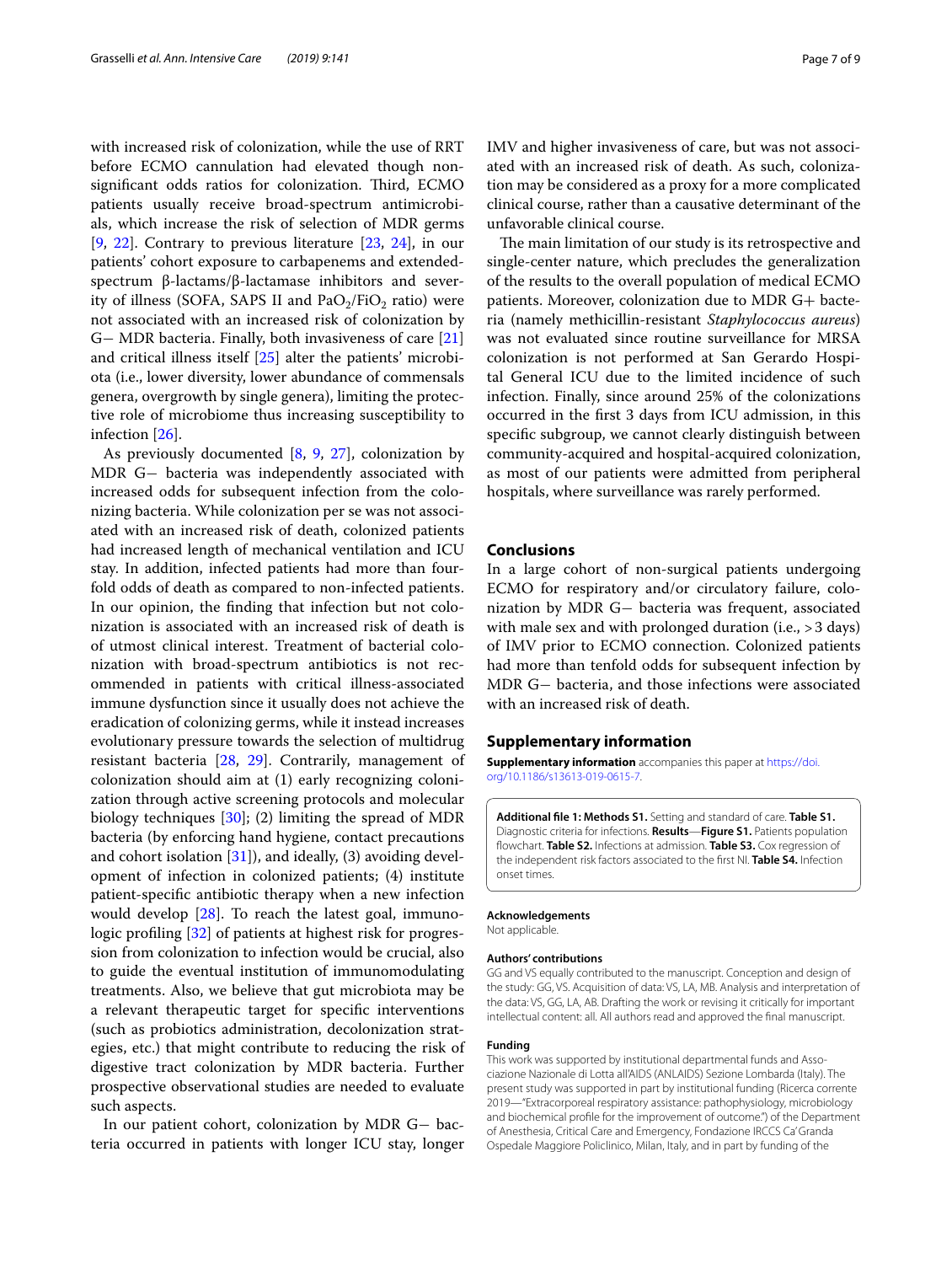Dipartimento of Fisiopatologia Medico-Chirurgica e dei Trapianti, Università degli Studi di Milano, Italy.

#### **Availability of data and materials**

All the anonymized raw database is available after request to the corresponding author.

#### **Ethics approval and consent to participate**

The study was approved by the Institutional Ethical Committee (Azienda Ospedaliera San Gerardo, Monza) on the 24th of September 2015, protocol #887.

#### **Consent for publication**

Not applicable.

#### **Competing interests**

Giacomo Grasselli received payment for lectures from Pfzer Pharmaceuticals, Maquet, Draeger Medical and Fisher & Paykel and travel–accommodation– congress registration support from Biotest and Maquet (all these relationships are unrelated with the present work). Antonio Pesenti received payment for lectures and service on speaker bureau from Maquet and Novalung; has received consulting honorarium from Maquet and Novalung (all these relationships are unrelated with the present work). No competing interest has been declared by co-authors.

#### **Author details**

<sup>1</sup> Department of Anesthesia, Critical Care and Emergency, Fondazione IRCCS Ca' Granda - Ospedale Maggiore Policlinico, Via F. Sforza 35, 20122 Milan, MI, Italy. <sup>2</sup> Department of Pathophysiology and Transplantation, University of Milan, Milan, MI, Italy.<sup>3</sup> Infectious Diseases Unit, IRCCS Ca' Granda Ospedale Maggiore Policlinico Foundation, Milan, Italy. 4 Department of Anesthesia, Critical Care and Emergency, ASST Monza San Gerardo Hospital, Monza, MB, Italy. 5 Anaesthesia and Intensive Care, San Martino Policlinico Hospital, IRCCS for Oncology, Genoa, Italy. <sup>6</sup> Department of Surgical Sciences and Integrated Diagnostics, University of Genoa, Genoa, Italy.

# Received: 28 July 2019 Accepted: 5 December 2019

#### **References**

- <span id="page-7-0"></span>1. Raman L, Dalton HJ. Year in review 2015: extracorporeal membrane oxygenation. Respir Care. 2016;61(7):986–91.
- <span id="page-7-1"></span>2. Grasselli G, Scaravilli V, Di Bella S, et al. Nosocomial infections during extracorporeal membrane oxygenation: incidence, etiology, and impact on patients' outcome. Crit Care Med. 2017;45(10):1726–33.
- <span id="page-7-3"></span>3. Biffi S, Di Bella S, Scaravilli V, et al. Infections during extracorporeal membrane oxygenation: epidemiology, risk factors, pathogenesis and prevention. Int J Antimicrob Agents. 2017;50(1):9–16.
- <span id="page-7-2"></span>4. Hsu MS, Chiu KM, Huang YT, et al. Risk factors for nosocomial infection during extracorporeal membrane oxygenation. J Hosp Infect. 2009;73(3):210–6.
- <span id="page-7-4"></span>5. Ma X, Wu Y, Li L, et al. First multicenter study on multidrug resistant bacteria carriage in Chinese ICUs. BMC Infect Dis. 2015;15:1–10.
- <span id="page-7-5"></span>6. Azim A, Dwivedi M, Rao PB, et al. Epidemiology of bacterial colonization at intensive care unit admission with emphasis on extended-spectrum β-lactamase- and metallo-β-lactamase-producing Gram-negative bacteria—an Indian experience. J Med Microbiol. 2010;59:955–60.
- <span id="page-7-6"></span>7. Barbier F, Bailly S, Schwebel C, et al. Infection-related ventilator-associated complications in ICU patients colonised with extended-spectrum β-lactamase-producing Enterobacteriaceae. Intensive Care Med. 2018;44(5):616–26.
- <span id="page-7-24"></span>8. Dautzenberg MJD, Wekesa AN, Gniadkowski M, et al. The association between colonization with carbapenemase-producing Enterobacteriaceae and overall ICU mortality: an observational cohort study. Crit Care Med. 2015;43(6):1170–7.
- <span id="page-7-7"></span>9. Razazi K, Derde LPG, Verachten M, et al. Clinical impact and risk factors for colonization with extended-spectrum β-lactamase-producing bacteria in the intensive care unit. Intensive Care Med. 2012;38(11):1769–78.
- <span id="page-7-8"></span>10. Ladha KS, Zhao K, Quraishi SA, et al. The Deyo-Charlson and Elixhauservan Walraven comorbidity indices as predictors of mortality in critically ill patients. BMJ Open. 2015;5(9):e008990.
- <span id="page-7-9"></span>11. American Thoracic Society. Infectious Diseases Society of America: guidelines for the management of adults with hospital-acquired, ventilatorassociated, and healthcare-associated pneumonia. Am J Respir Crit Care Med. 2005;171(4):388–416.
- 12. Hooton TM, Bradley SF, Cardenas DD, et al. Diagnosis, prevention, and treatment of catheter-associated urinary tract infection in adults: 2009 International Clinical Practice Guidelines from the Infectious Diseases Society of America. Clin Infect Dis. 2010;50(5):625–63.
- <span id="page-7-10"></span>13. Mermel LA, Allon M, Bouza E, et al. Clinical practice guidelines for the diagnosis and management of intravascular catheter-related infection: 2009 update by the infectious diseases Society of America. Clin Infect Dis. 2009;49(1):1–45.
- <span id="page-7-11"></span>14. Du B, Long Y, Liu H, et al. Extended-spectrum beta-lactamase-producing *Escherichia coli* and *Klebsiella pneumoniae* bloodstream infection: risk factors and clinical outcome. Intensive Care Med. 2002;28(12):1718–23.
- <span id="page-7-12"></span>15. Detsis M, Karanika S, Mylonakis E. ICU acquisition rate, risk factors, and clinical signifcance of digestive tract colonization with extended-spectrum beta-lactamase-producing Enterobacteriaceae: a systematic review and meta-analysis. Crit Care Med. 2017;45(4):705–14.
- <span id="page-7-13"></span>16. Cantón R, Akóva M, Carmeli Y, et al. Rapid evolution and spread of carbapenemases among Enterobacteriaceae in Europe. Clin Microbiol Infect. 2012;18(5):413–31.
- <span id="page-7-14"></span>17. Giani T, Antonelli A, Caltagirone M, et al. Evolving beta-lactamase epidemiology in Enterobacteriaceae from Italian nationwide surveillance, October 2013: KPC-carbapenemase spreading among outpatients. Eurosurveillance. 2017;22(31):1–11.
- <span id="page-7-15"></span>18. Principe L, Piazza A, Mauri C, et al. Multicenter prospective study on the prevalence of colistin resistance in *Escherichia coli*: relevance of mcr-1-positive clinical isolates in Lombardy, Northern Italy. Infect Drug Resist. 2018;11:377–85.
- <span id="page-7-16"></span>19. Karanika S, Karantanos T, Arvanitis M, et al. Fecal colonization with extended-spectrum beta-lactamase-producing Enterobacteriaceae and risk factors among healthy individuals: a systematic review and metaanalysis. Clin Infect Dis. 2016;63(3):310–8.
- <span id="page-7-17"></span>20. Jung JY, Park MS, Kim SE, et al. Risk factors for multi-drug resistant *Acinetobacter baumannii* bacteremia in patients with colonization in the intensive care unit. BMC Infect Dis. 2010;10:228.
- <span id="page-7-18"></span>21. Zhou HY, Yuan Z, Du YP. Prior use of four invasive procedures increases the risk of *Acinetobacter baumannii* nosocomial bacteremia among patients in intensive care units: a systematic review and meta-analysis. Int J Infect Dis. 2014;22:25–30.
- <span id="page-7-19"></span>22. Ben-Ami R, Rodríguez-Baño J, Arslan H, et al. A multinational survey of risk factors for infection with extended-spectrum beta-lactamaseproducing Enterobacteriaceae in nonhospitalized patients. Clin Infect Dis. 2009;49(5):682–90.
- <span id="page-7-20"></span>23. Papadimitriou-Olivgeris M, Marangos M, Fligou F, et al. Risk factors for KPC-producing *Klebsiella pneumoniae* enteric colonization upon ICU admission. J Antimicrob Chemother. 2012;67(12):2976–81.
- <span id="page-7-21"></span>24. Gasink LB, Edelstein PH, Lautenbach E, et al. Risk factors and clinical impact of *Klebsiella pneumoniae* carbapenemase-producing *K. pneumoniae*. Infect Control Hosp Epidemiol. 2009;30(12):1180–5.
- <span id="page-7-22"></span>25. Lankelma JM, van Vught LA, Belzer C, et al. Critically ill patients demonstrate large interpersonal variation in intestinal microbiota dysregulation: a pilot study. Intensive Care Med. 2017;43(1):59–68.
- <span id="page-7-23"></span>26. Wolff NS, Hugenholtz F, Wiersinga WJ. The emerging role of the microbiota in the ICU. Crit Care. 2018;22(1):78.
- <span id="page-7-25"></span>27. Barbier F, Pommier C, Essaied W, et al. Colonization and infection with extended-spectrum β-lactamase-producing Enterobacteriaceae in ICU patients: what impact on outcomes and carbapenem exposure? J Antimicrob Chemother. 2016;71(4):1088–97.
- <span id="page-7-26"></span>28. Sandiumenge A, Diaz E, Bodí M, Rello J. Therapy of ventilator-associated pneumonia. A patient-based approach based on the ten rules of "The Tarragona Strategy". Intensive Care Med. 2003;29(6):876–83.
- <span id="page-7-27"></span>29. Salmond GP, Welch M. Antibiotic resistance: adaptive evolution. Lancet. 2008;372:S97–103.
- <span id="page-7-28"></span>30. Liu J, Silapong S, Jeanwattanalert P, Lertsehtakarn P, et al. Multiplex real time PCR panels to identify fourteen colonization factors of enterotoxigenic *Escherichia coli* (ETEC). PLoS ONE. 2017;12(5):e0176882.